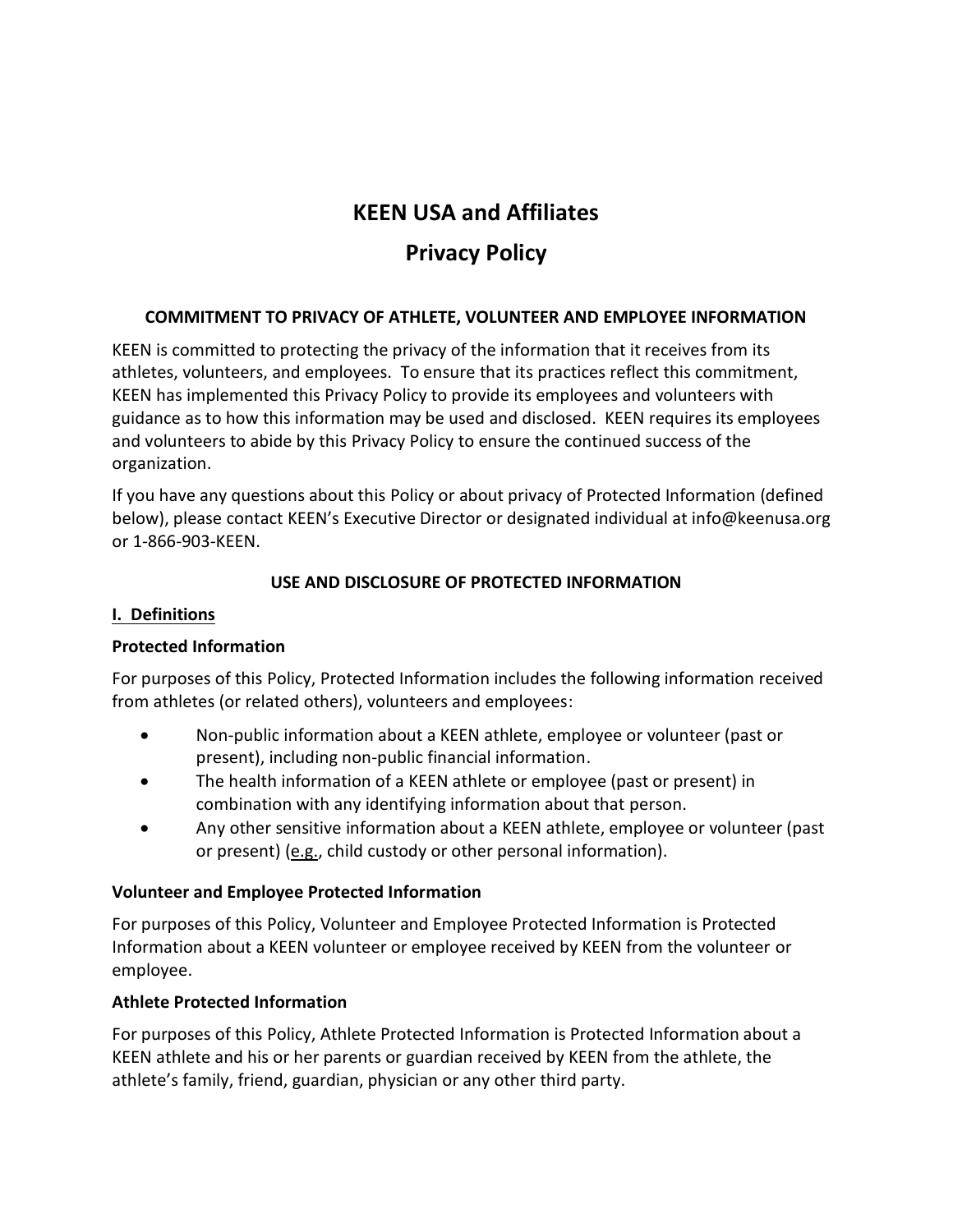# **II. Use and Disclosure of Volunteer and Employee Protected Information**

When an individual applies to become a KEEN volunteer or employee, he or she completes an application form that requests his or her name, address, phone number and other identifying information. All of the information on this form, and any other Protected Information provided to KEEN by the volunteer or employee, is Volunteer and Employee Protected Information. This information will be maintained in KEEN's online database and may not be maintained on any laptop computer.

Volunteer and Employee Protected Information may not be used or disclosed by any KEEN employee or volunteer for any purpose other than to contact the volunteer or employee for matters directly related to KEEN and the individual's involvement with KEEN or for certain administrative, programmatic or other business purposes. This information may not be shared with any third party, including other KEEN volunteers or employees or KEEN athletes, for any other purposes without the express written consent of the volunteer or employee whose information would be disclosed, unless such disclosure is required by law.

# **Examples of Appropriate Uses and Disclosures of Volunteer and Employee Protected Information by "KEEN" (i.e., by KEEN employees or volunteers):**

*KEEN may use Volunteer and Employee Protected Information to:*

- contact a volunteer or employee to confirm that he or she will be attending an upcoming event;
- mail a KEEN newsletter, donation request form or other document created by KEEN describing the organization to a current or past volunteer; or
- conduct a reference check or background check.

## **Examples of Inappropriate Uses and Disclosures of Volunteer and Employee Protected Information by "KEEN":**

*KEEN may not disclose Volunteer and Employee Protected Information to:* 

- another volunteer so that the requesting volunteer can contact other volunteers at home for non-KEEN purposes;
- a KEEN athlete or the family of an athlete; or
- any third party for a purpose not related to KEEN, unless the disclosure is required by law or expressly authorized by the volunteer.

# **III. Use and Disclosure of Athlete Protected Information**

When an individual applies to become a KEEN athlete, the individual's parent or guardian completes an athlete registration form that requests the individual's name, address, phone number and other identifying information, including information related to the athlete's disability, medical condition and medications. The information included on this form, and any other Protected Information received by KEEN related to the athlete is Athlete Protected Information.

KEEN will not request, collect or maintain an athlete's Social Security Number.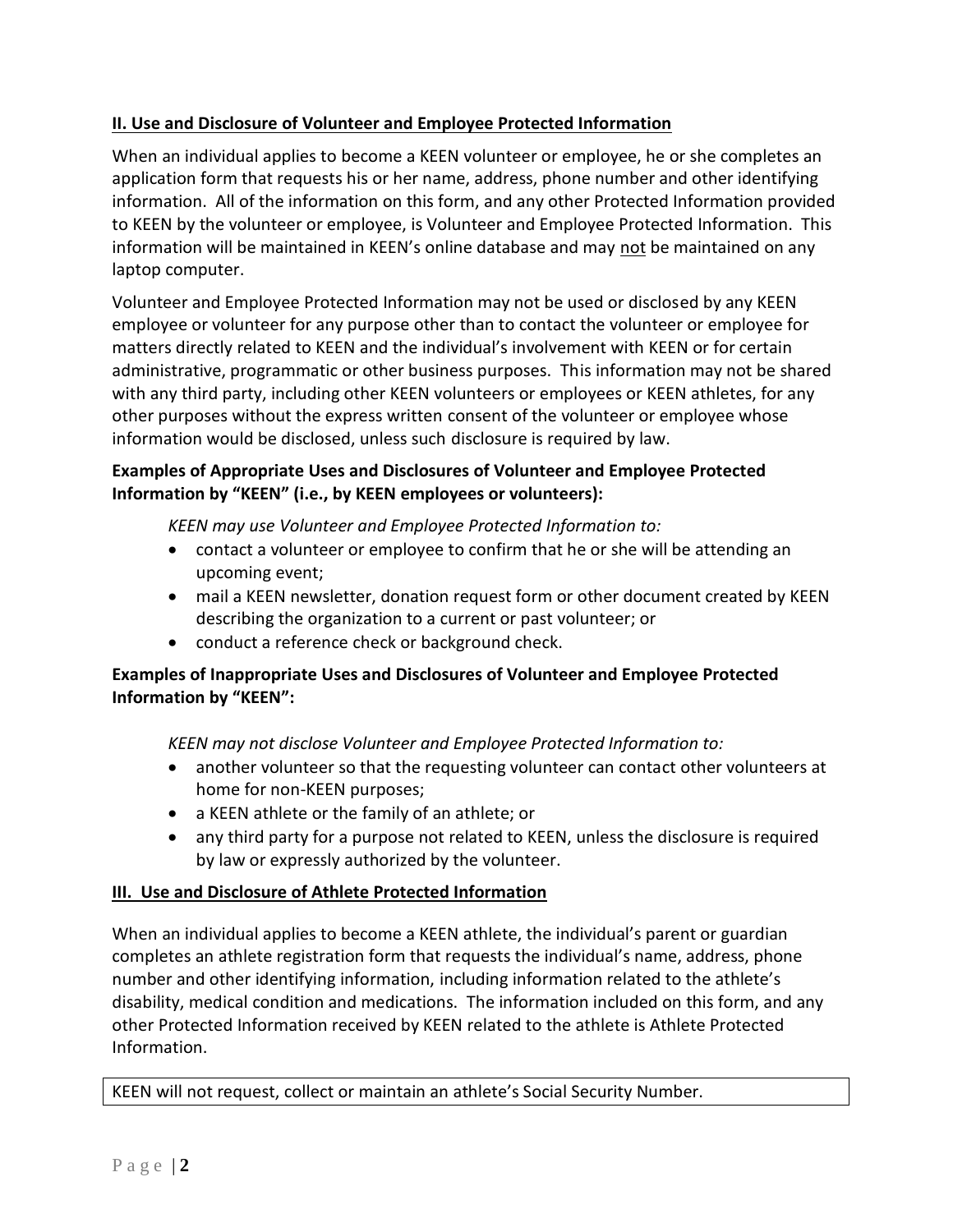Once the individual becomes a KEEN athlete, KEEN creates an athlete profile form on its database for that athlete using the information from the athlete registration form. The athlete profile form is distributed to the volunteers who are running the program in which the athlete is participating, and to those who are working directly with the athlete to maximize the experience for the athlete. During each program session, the volunteers who worked with the athlete that day may note additional information on the athlete profile form so that the form can be updated by a KEEN employee or volunteer. This additional information provided by the volunteer and all other information contained within the athlete profile form is considered Athlete Protected Information.

Athlete Protected Information may not be used or disclosed by any KEEN employee or volunteer for any purpose other than to provide services to the athlete when he or she is participating in a KEEN program and for matters directly related to KEEN's administrative, programmatic and fundraising purposes. This information may not be shared with any third party, without the express written consent of the parent or guardian of the athlete whose information would be disclosed, unless the disclosure is required by law.

To protect the confidentiality of Athlete Protected Information, at the end of each program session, volunteers must return all athlete profile forms to the volunteer or employee in charge of the program. Similarly, the employee or volunteer in charge of the program must make all reasonable efforts to collect (or direct others to collect) every athlete profile form, and when unable to collect any athlete's profile form, the employee or volunteer in charge must provide the KEEN affiliate director with an explanation as to why it was not collected so that KEEN can attempt to take steps necessary to collect that information (e.g., contacting the volunteer that worked with that athlete to collect the athlete profile form).